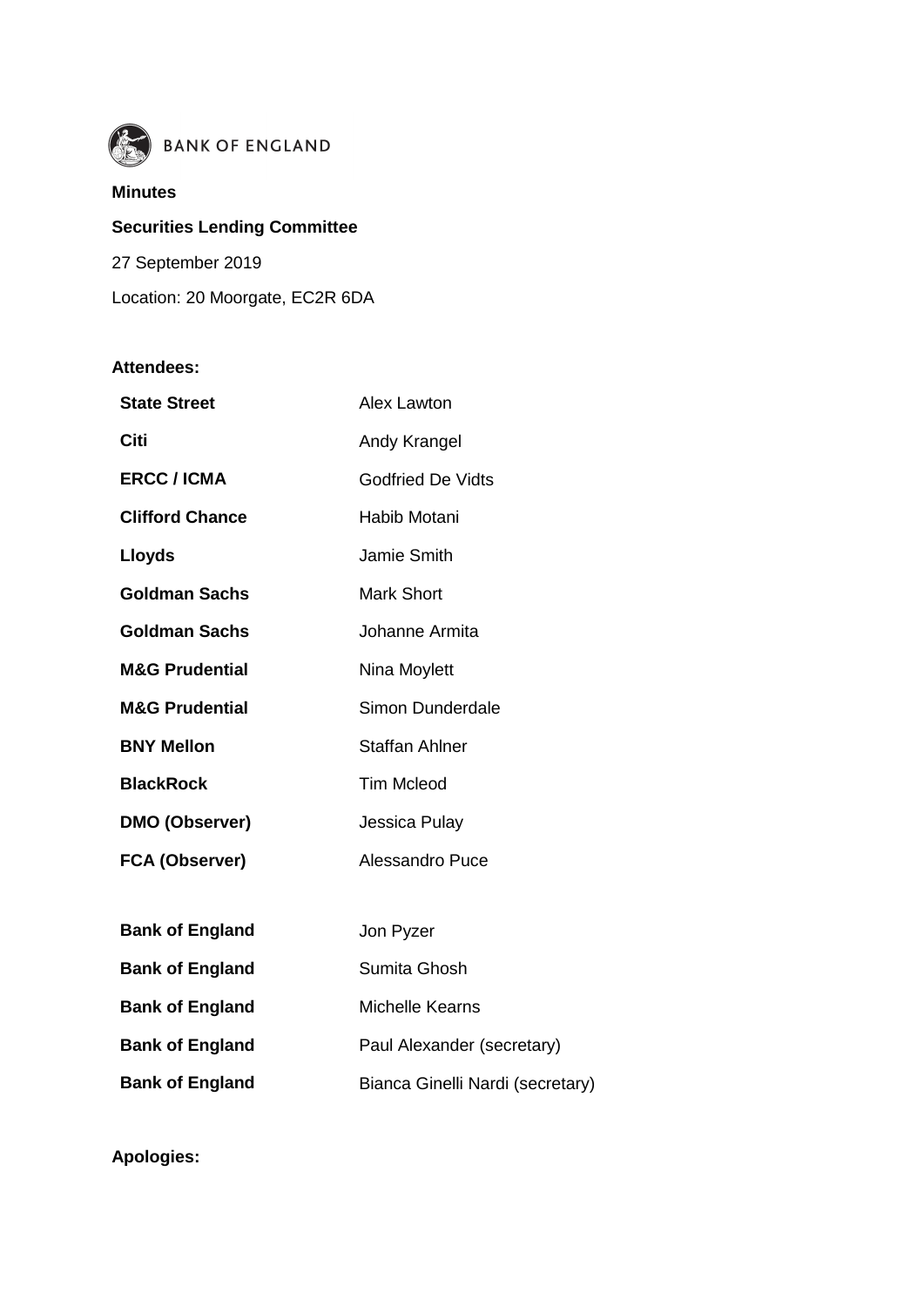| <b>HSBC</b>                                    | Jamie Anderson                |
|------------------------------------------------|-------------------------------|
| <b>Norges Bank</b>                             | Matthew Brunette              |
| <b>Aviva Investors</b>                         | Mick Chadwick                 |
| <b>Morgan Stanley</b>                          | Krishan Chada                 |
| <b>Citadel</b>                                 | <b>Timothy Tomalin-Reeves</b> |
| <b>Aberdeen Standard</b><br><b>Investments</b> | Matthew Chessum               |

#### **1. Introductory remarks**

The Chair confirmed that the May 2019 SLC minutes were published on the Bank's website.

The Chair welcomed Johanne Armita (Goldman Sachs) to the Committee.

#### **2. Update on recent market trends**

The Chair noted that the [September 2019 ISLA report on the Securities Lending](https://www.isla.co.uk/assets/smart-pdfs/isla-securities-lending-market-report/files/downloads/ISLA_SLReport_Sep2019.pdf)  [Market](https://www.isla.co.uk/assets/smart-pdfs/isla-securities-lending-market-report/files/downloads/ISLA_SLReport_Sep2019.pdf) quoted a fall in revenues from securities lending by 15% in the first six months of the year compared to the same period in 2018. The Chair also pointed to an increase in government bonds being available for lending by 13% for this period according to the ISLA report.

On the back of the trends outlined in the ISLA report, Committee members noted some demand constraints on securities lending on the equity side, as balances have decreased due to a lack of hedge fund activity. Spreads have been compressed on the fixed income side due to lack of activity. Members noted an increased demand for US cash and HQLA.

There were mixed views by members on demand for pledge structures. One member noted that a firm bound by standardised risk weighted assets will be incentivised to pledge, but that ultimately whether this happens will depend on economic viability. Another member noted demand for pledge structures by CCPs.

On post trade, there continues to be a focus on regulatory changes including SFTR and CSDR. On CSDR some members noted a continued lack of clarity on how it will impact the securities lending industry. On SFTR, members are still awaiting further clarification from ESMA as a number of protocols are still being finalised.

#### **3. Diversity and Inclusion in Securities Lending markets**

The discussion focused particularly on gender diversity in Securities Lending markets.

The Bank of England (BoE) presented on their diversity and inclusion strategy. The presenters noted that diversity is essential to the fundamental delivery of the Bank's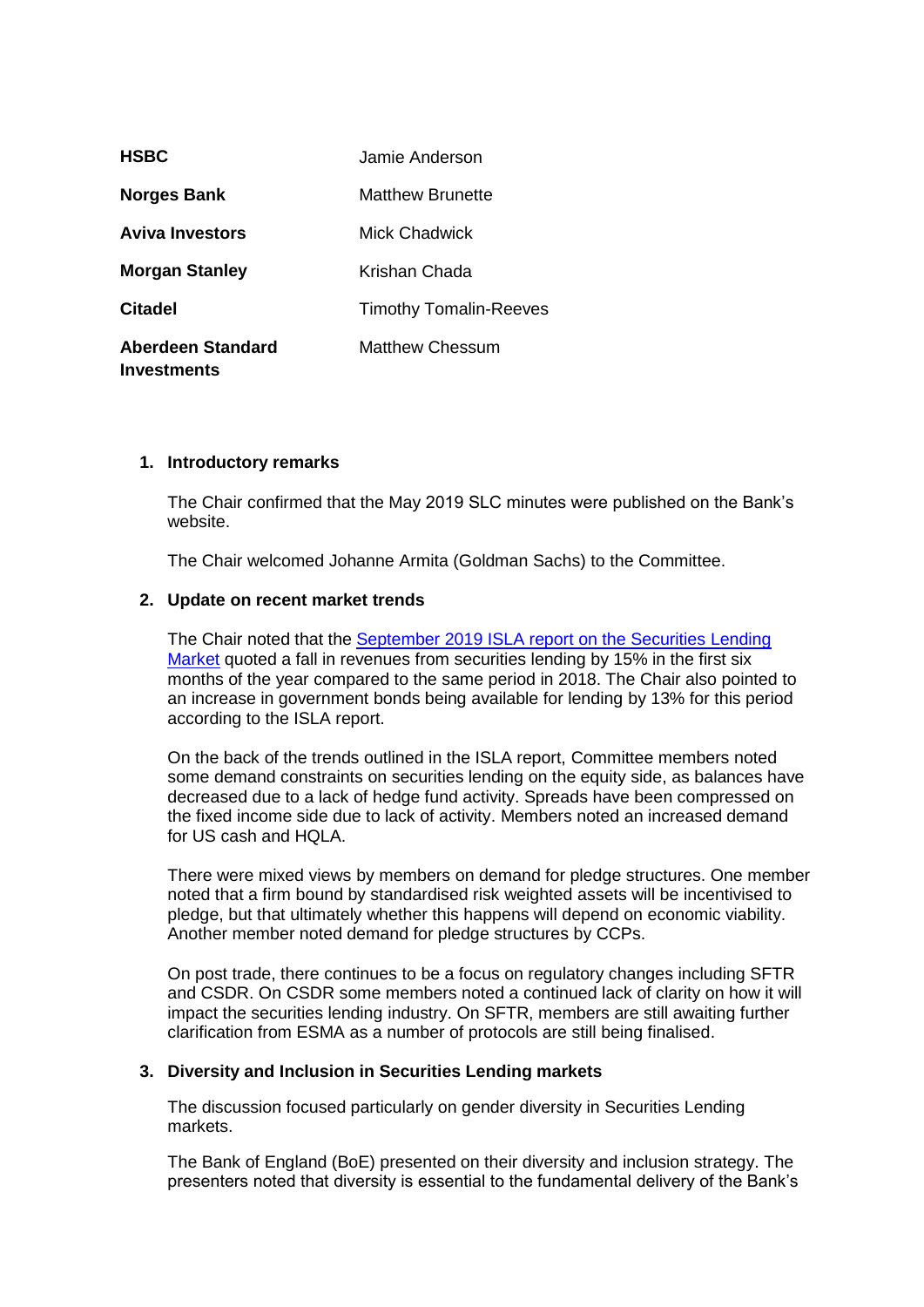public mission of "promoting the good of the people of the United Kingdom by maintaining monetary and financial stability".

The presenters covered internal steps taken to improve diversity, and invited Committee members to share initiatives taken in their firms.

Members noted the importance of encouraging gender diversity in industry panels, and discussed how best to encourage more women to participate in these. Some members noted that there is often an issue in making opportunities visible and that there should be a focus on communicating them effectively. This is also the case for promotion opportunities.

Some members also pointed to the importance of holding seniors accountable for raising diversity, as executive buy-in is crucial for an initiative to be successful.

Members also noted that diversity and inclusion initiatives should be carried out at initial recruiting stages as well as senior levels, and that they should have broad remits covering development and retention also. On retention, successful initiatives have included emergency home care, paternity leave, and other initiatives to promote employees' mental health.

**Members agreed that gender diversity in securities lending markets should continue to be addressed by the Committee and agreed to return to this topic regularly. Members also agreed to consider how the committee can promote practical changes in this area.**

#### **4. Impact of Environmental, Social and Corporate Governance (ESG) on Securities Lending Markets**

The chair noted that are different ways that firms approach ESG, and invited committee members to discuss.

Members discussed trends in sustainable investment, which seeks not only to have an economic return but also to have an impact on society and the environment. Investors will look at the ESG criteria of a business and their operations in order to inform their investment decisions.

One member noted the Sustainable Investment Alliance which has £31tn of assets under management as sustainable assets, and that Europe and the UK are leading the way in ESG investing.

One member noted that ESG investing is expected to increase as millennials are expressing new expectations regarding what they buy and where they invest. In this regard asset managers will need to embrace sustainability.

Members also discussed the importance of accountability and how legislation and regulation have evolved to acknowledge this, noting that the PRA has regulated how banks and insurance companies manage climate related risks.

Members discussed how ESG factors are integrated among asset managers and asset owners, and included into financial analysis, corporate shareholder action, regular reporting and disclosures.

One member noted the difficulties in determining the share of ESG investing as these securities are not classified in a binary way (ESG/non-ESG) but in a sliding scale.